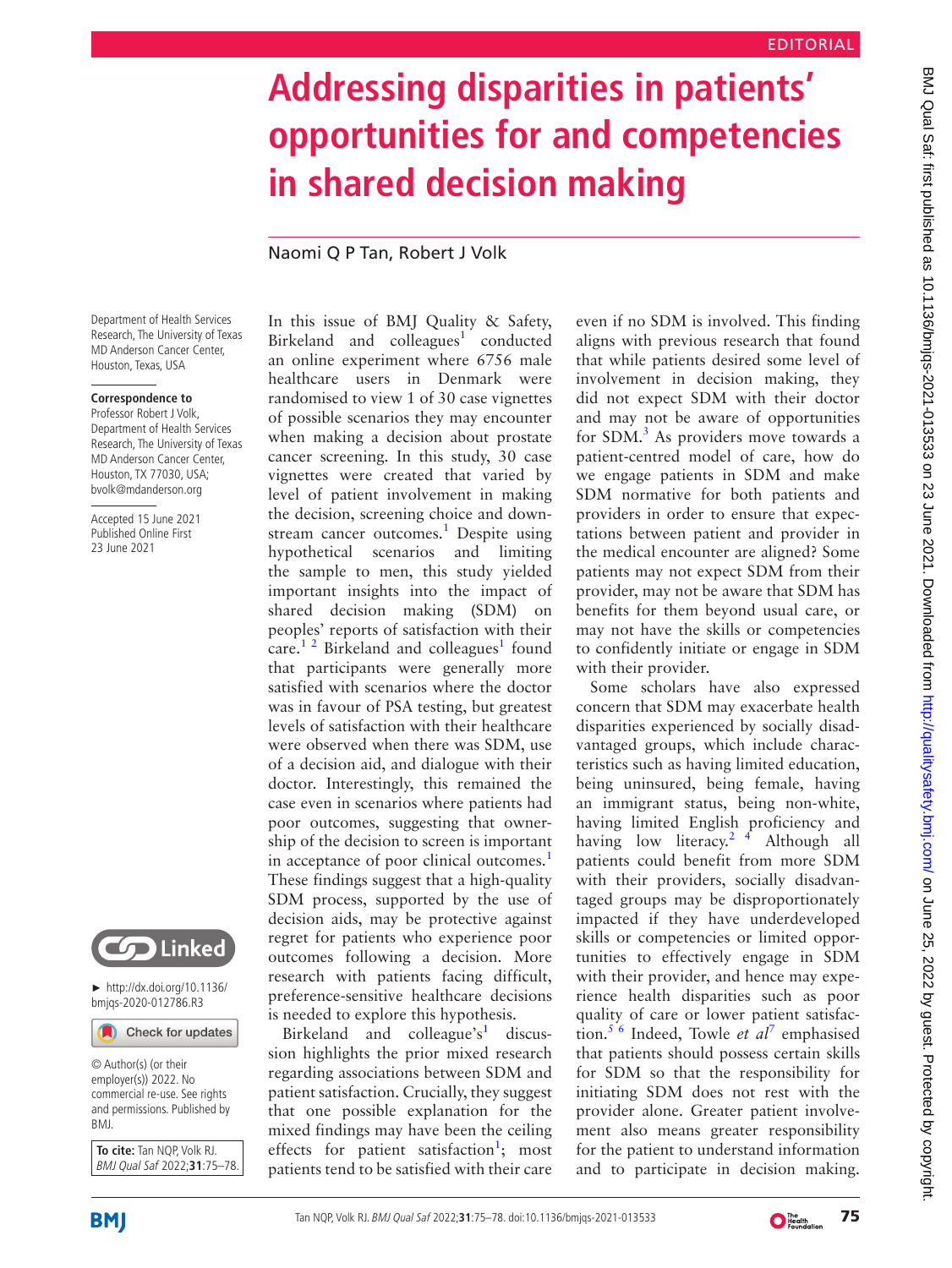While there are a number of studies on building SDM competency among providers $8-10$  and use of decision aids to facilitate the SDM process, there appear to be fewer interventions or tools that enhance similar SDM competencies in patients. Towle *et al*, [7](#page-2-4) for instance, have begun to define a list of competencies for patients that may be useful in SDM, which includes skills such as clear articulation of health problems and expectations, communication with the provider and ability to evaluate information. In addition, other qualities or skills such as communication efficacy (ie, a belief in one's ability to communicate with a provider about a health issue<sup>11</sup>) and numeracy skills (ie, the ability to comprehend numerical information<sup>12</sup>) can also affect the degree of patient involvement in the SDM process and risk comprehension.<sup>12</sup> An equally important competency is the ability to minimise bias in decision making. An important finding in Birkeland and colleagues<sup>[1](#page-2-0)</sup> paper is that participants were less satisfied with scenarios where a healthcare provider nudged them away from screening. Two factors may explain this finding: (1) conventional wisdom that early detection of cancer is always best and has few if any downsides or risks<sup>13 14</sup>; and (2) action bias, where taking any action is preferred over what is seen as doing nothing.[15](#page-2-9) Future research can focus on identifying the necessary skills and competencies for patients to effectively engage in SDM and consider educational components for patients that could be incorporated in existing interventions to overcome disparities in engaging in SDM.

One way of instilling SDM competencies in patients and overcoming disparities in ability to engage in SDM is through the use of educational narratives, which can take the form of personal testimonials or entertainment narratives (eg, telenovelas and soap operas). These may be disseminated to patients as part of a patient

decision aid prior to their SDM visit with the provider (eg, as an educational video in a web-based patient decision aid). The International Patient Decision Aids Standards Collaboration recently conducted a series of reviews to evaluate the utility of including patient narratives in patient decision aids.<sup>16 17</sup> They concluded that there should not be a blanket recommendation for patient narratives to be included in patient decision aids due to mixed findings on their effectiveness and the potential to bias patients' judgement and decision making[.17](#page-2-11) However, the review acknowledged that narratives can be a powerful tool to communicate information and to address issues of health literacy.<sup>[17](#page-2-11)</sup> Narrative persuasion research has argued that narratives can provide conversational scripts for the audience to engage in interpersonal discussion by showing characters in the story successfully modelling the behaviour.[18 19](#page-2-12) For instance, a study by Moyer-Gusé et al<sup>[20](#page-3-0)</sup> found that when audiences identified with the character in the narrative that had a conversation about safe sex behaviour, they had greater intentions to engage in safe sex discussions. Similarly, a narrative with a character that effectively engages in an SDM discussion with their provider can provide conversational scripts for the audience to use in their own SDM encounters, hence increasing communication efficacy. In addition, the use of narratives is proposed to be particularly effective compared with other message types (eg, didactic messages) for populations that have low literacy. $21$ 

Current SDM principles and patient decision aids are based on the rational model of choice behaviour. $^{22}$  $^{22}$  $^{22}$ In the rational model of choice behaviour, the decision maker engages in cognitive processes such as considering the different choices, weighing risk and benefits and considering probabilities of a certain action occurring.[22](#page-3-2) There is also an implicit assumption that

<span id="page-1-0"></span>

| Summary of disparities in the use of SDM and potential solutions<br>Table 1 |                                                                                                                                                       |                                                                                                                                                                                                                                                     |
|-----------------------------------------------------------------------------|-------------------------------------------------------------------------------------------------------------------------------------------------------|-----------------------------------------------------------------------------------------------------------------------------------------------------------------------------------------------------------------------------------------------------|
| <b>Target group</b>                                                         | <b>Disparities in the use of SDM</b>                                                                                                                  | <b>Potential solutions</b>                                                                                                                                                                                                                          |
| <b>Patients</b>                                                             | Patient barriers to engagement in SDM with providers (eg.<br>low literacy skills, low numeracy skills and low communication<br>efficacy)              | Educational interventions that enhance SDM competencies,<br>for example, a narrative that provides information in an easily<br>digestible format and with conversational scripts for patients to<br>initiate or engage providers in SDM discussions |
| Researchers/developers<br>of decision tools                                 | Lack of understanding of SDM needs and preferences of<br>cultural minorities                                                                          | More research examining attitudes towards and perspectives<br>of SDM among cultural minorities, and their needs and<br>preferences                                                                                                                  |
|                                                                             | Lack of culturally appropriate patient decision aids                                                                                                  | Go beyond cultural adaptation of existing tools or language<br>translation of a tool, and engage in the design of culturally<br>appropriate patient decision aids with community involvement<br>in the design process                               |
| Providers                                                                   | Provider barriers to engagement in SDM with patients who are<br>cultural minorities (eq. limited cultural knowledge or cultural<br>competence skills) | Building provider's skills in cultural competence and<br>development of culturally appropriate patient decision aids that<br>can be used by providers during the SDM consultation                                                                   |
| System level                                                                | System-level barriers to supporting patients who are socially<br>advantaged and/or are cultural minorities during the SDM<br>process                  | Increasing support for patients who are socially advantaged<br>and/or are cultural minorities by including translators or patient<br>navigators in the SDM process                                                                                  |
| SDM, shared decision making.                                                |                                                                                                                                                       |                                                                                                                                                                                                                                                     |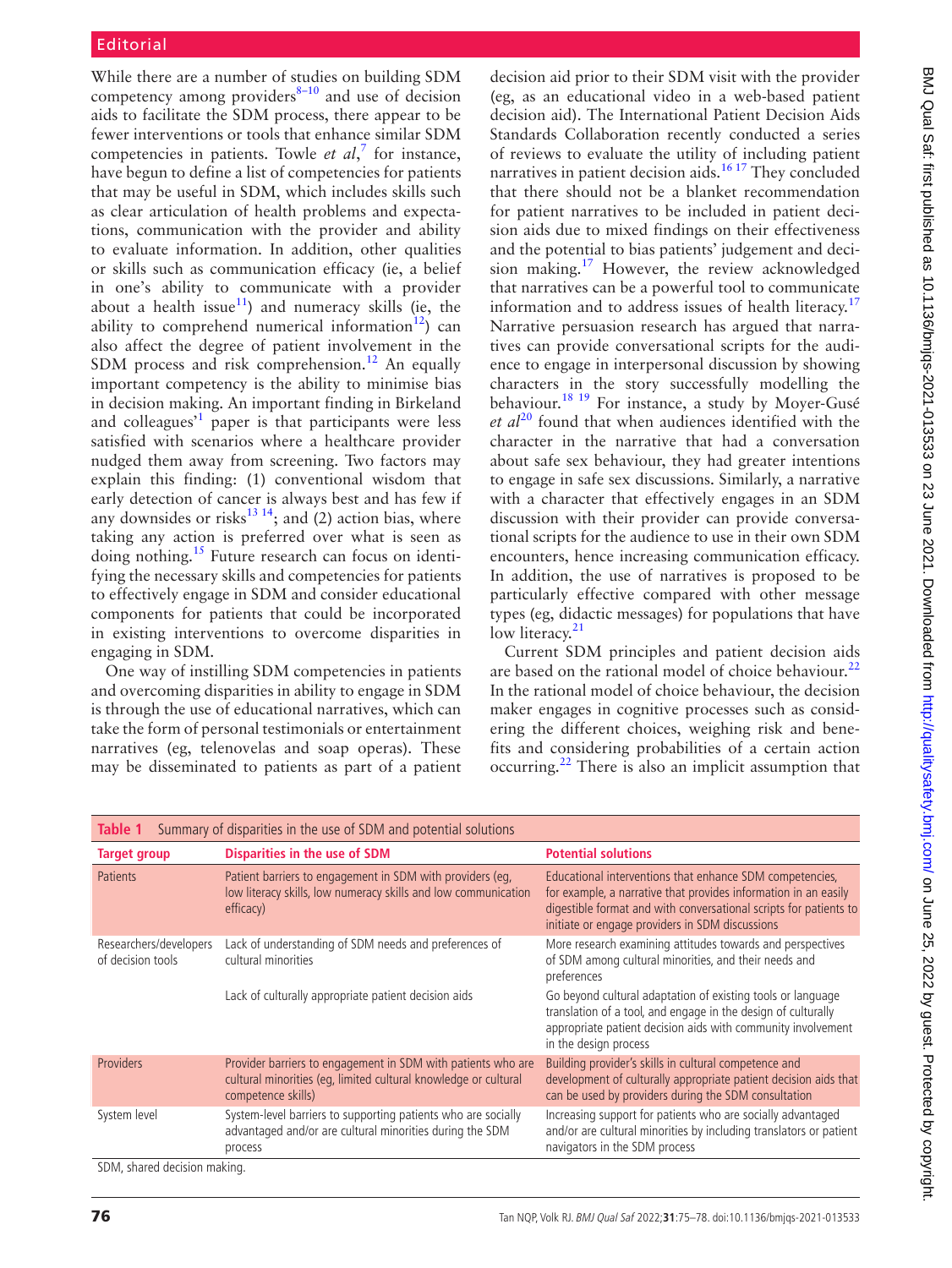interventions or decision aids designed for a general population are able to address the needs of cultural minorities, and there is a lack of emphasis on understanding the SDM needs and preferences of cultural minorities.<sup>[23](#page-3-3)</sup> This may exacerbate health disparities experienced by cultural minorities by limiting their opportunities or willingness to engage in SDM with their providers if the SDM process is not culturally sensitive or if the patient decision aids provided to them are not culturally relevant or informed. Indeed, existing research suggests that current SDM principles may not fully reflect the perspectives of cultural minorities. For instance, a study conducted with African– American patients found that SDM was conceptualised in different ways and that African–Americans patients prioritised certain aspects of the SDM process, such as telling their story and feeling heard, as well as information sharing by both doctor and patient. $24$ A systematic review of SDM for cancer care among ethnic minorities in the USA found that factors such as level of acculturation and fatalistic beliefs about cancer (based on spiritual and cultural beliefs) impacted decision making. $^{25}$  In addition, family or community members were important in the decision-making process, leading the authors to suggest expanding the traditional SDM model beyond patient and provider.<sup>[25](#page-3-5)</sup> These studies highlight a space for future research to examine whether current SDM principles apply to cultural minorities, particularly understudied groups such as Asian Americans in the USA, and how their understanding of SDM, attitudes towards SDM, and preferences for SDM differs based on their cultural context. Additionally, reviews of patient decision aids also suggest that few are culturally targeted or appropriate.<sup>26</sup> Along with an understanding of how minority populations view SDM, patient decision aids can be designed to be culturally targeted or appropriate while reflecting the norms, values, preferences and needs of minority populations.<sup>23</sup> <sup>27</sup> Please see [table](#page-1-0) 1 for a summary of the disparities in patients' engagement in and use of SDM and potential solutions to address these disparities.

**Contributors** NQPT and RJV contributed to the conception of the paper, critically read and modified subsequent drafts, and approved the final version.

**Funding** RJV was supported by grants from the Cancer Prevention and Research Institute of Texas (CPRIT, RP190210), and The University of Texas MD Anderson's Cancer Center Support Grant funded by the National Cancer Institute (P30CA016672) using the Shared Decision Making Core and Clinical Protocol and Data Management System. NQPT's research is supported by the CPRTP at MD Anderson Cancer Center and the CPRIT Postdoctoral Fellowship in Cancer Prevention (RP 170259, Drs Shine Chang and Sanjay Shete, principal investigators).

**Competing interests** None declared.

**Patient consent for publication** Not required.

**Provenance and peer review** Commissioned; internally peer reviewed.

## **REFERENCES**

- <span id="page-2-0"></span>1 Birkeland S, Bismark M, Barry MJ. Is greater patient involvement associated with higher satisfaction? experimental evidence from a vignette survey. *[BMJ Qual Saf](http://dx.doi.org/10.1136/bmjqs-2020-012786)* 2022;31:86–3.
- <span id="page-2-2"></span>2 Enard KR, Dolan Mullen P, Kamath GR, *et al*. Are cancerrelated decision AIDS appropriate for socially disadvantaged patients? A systematic review of US randomized controlled trials. *[BMC Med Inform Decis Mak](http://dx.doi.org/10.1186/s12911-016-0303-6)* 2016;16:1–15.
- <span id="page-2-1"></span>3 Schoenfeld EM, Goff SL, Downs G, *et al*. A Qualitative Analysis of Patients' Perceptions of Shared Decision Making in the Emergency Department: "Let Me Know I Have a Choice". *[Acad Emerg Med](http://dx.doi.org/10.1111/acem.13416)* 2018;25:716–27.
- 4 Peek ME, Odoms-Young A, Quinn MT, *et al*. Racism in healthcare: its relationship to shared decision-making and health disparities: a response to Bradby. *[Soc Sci Med](http://dx.doi.org/10.1016/j.socscimed.2010.03.018)* 2010;71:13–17.
- <span id="page-2-3"></span>5 Pérez-Stable EJ, El-Toukhy S. Communicating with diverse patients: how patient and clinician factors affect disparities. *[Patient Educ Couns](http://dx.doi.org/10.1016/j.pec.2018.08.021)* 2018;101:2186–94.
- 6 King JS, Eckman MH, Moulton BW. The potential of shared decision making to reduce health disparities. *[J Law Med Ethics](http://dx.doi.org/10.1111/j.1748-720X.2011.00561.x)* 2011;39 Suppl 1:30–3.
- <span id="page-2-4"></span>7 Towle A, Godolphin W, Greenhalgh T, *et al*. Framework for teaching and learning informed shared decision making Commentary: Competencies for informed shared decision making Commentary: Proposals based on too many assumptions. *[BMJ](http://dx.doi.org/10.1136/bmj.319.7212.766)* 1999;319:766–71.
- <span id="page-2-5"></span>8 Elwyn G, Edwards A, Kinnersley P, *et al*. Shared decision making and the concept of equipoise: the competences of involving patients in healthcare choices. *[Br J Gen Pract](http://www.ncbi.nlm.nih.gov/pubmed/11141876)* 2000;50:892–9.
- 9 Thériault G, Bell NR, Grad R, *et al*. Teaching shared decision making: an essential competency. *[Can Fam Physician](http://www.ncbi.nlm.nih.gov/pubmed/31300437)* 2019;65:514–6.
- 10 Lenzen SA, Daniëls R, van Bokhoven MA, *et al*. What makes it so difficult for nurses to coach patients in shared decision making? A process evaluation. *[Int J Nurs Stud](http://dx.doi.org/10.1016/j.ijnurstu.2017.12.005)* 2018;80:1–11.
- <span id="page-2-6"></span>11 Afifi TD, Olson LN, Armstrong C. The chilling effect and family secrets: examining the role of self protection, other protection, and communication efficacy. *[Human](http://dx.doi.org/10.1093/hcr/31.4.564)  [Communication Research](http://dx.doi.org/10.1093/hcr/31.4.564)* 2005;31:564–98.
- <span id="page-2-7"></span>12 Reyna VF, Nelson WL, Han PK, *et al*. How numeracy influences risk comprehension and medical decision making. *[Psychol Bull](http://dx.doi.org/10.1037/a0017327)* 2009;135:943–73.
- <span id="page-2-8"></span>13 Walsh-Childers K, Braddock J. Competing with the conventional wisdom: newspaper framing of medical overtreatment. *[Health Commun](http://dx.doi.org/10.1080/10410236.2012.730173)* 2014;29:157–72.
- 14 Vannier MW. Screening mammography: what good is it and how can we know if it works? *[J Natl Cancer Inst](http://dx.doi.org/10.1093/jnci/djs289)* 2012;104:1039–40.
- <span id="page-2-9"></span>15 Scherer LD, Valentine KD, Patel N, *et al*. A bias for action in cancer screening? *[J Exp Psychol Appl](http://dx.doi.org/10.1037/xap0000177)* 2019;25:149.
- <span id="page-2-10"></span>16 Bekker HL, Winterbottom AE, Butow P, *et al*. Do personal stories make patient decision AIDS more effective? A critical review of theory and evidence. *[BMC Med Inform Decis Mak](http://dx.doi.org/10.1186/1472-6947-13-S2-S9)* 2013;13:1–9.
- <span id="page-2-11"></span>17 Shaffer VA, Brodney S, Gavaruzzi T, *et al*. Do personal stories make patient decision AIDS more effective? an update from the International patient decision AIDS standards. *[Med Decis](http://dx.doi.org/10.1177/0272989X211011100)  [Making](http://dx.doi.org/10.1177/0272989X211011100)* 2021;0272989X:211011100.
- <span id="page-2-12"></span>18 Green MC. Narratives and cancer communication. *[J Commun](http://dx.doi.org/10.1111/j.1460-2466.2006.00288.x)* 2006;56:S163–83.